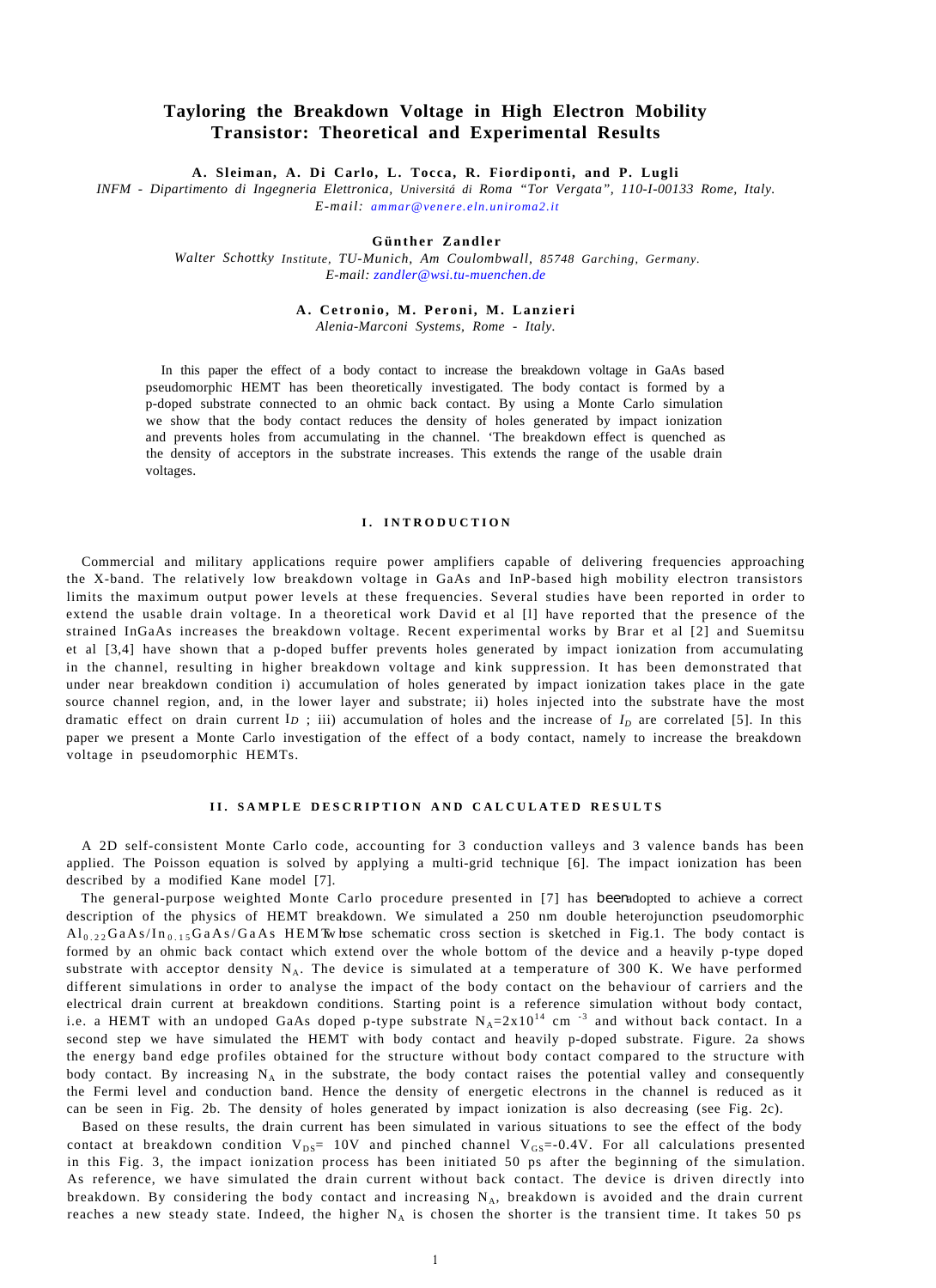with  $N_A=3x10^{18}$  cm<sup>-3</sup> rather than 250 ps with  $N_A=lx10^{18}$  cm<sup>-3</sup> to reach a steady state after initiating the impact ionization. The drain current is sharply reduced from 1100 to 500 mA/mm.

As it can be seen in Fig. 3 in the first 50 ps before the impact ionization the body contact induces a lower drain current with respect to the reference case. We have estimated that the gate bias corresponding to this current is -0.7 V. This gap can be justified by the evolution of the energy band edge showed in Fig. 2a. To verify this we have simulated the device without body contact for  $V_{DS}=10$  V,  $V_{GS}=0.7$  V (long dashed line in Fig. 3). Its evolution confirms that the device is in breakdown condition.

Moreover the effect of the body contact on the dynamic evolution of holes generated by impact ionization in the high electric field region of the HEMT has been investigated. Figures 4 and 5 present the hole density at 100 ps and 200ps after initiating the impact ionization for the HEMT without and with body contact, respectively. Figure 5 shows that holes generated by impact ionization in the channel between the gate and the drain contact follow three paths as it has been demonstrated in [5]. The density of holes in the substrate is  $3x10^{18}$  cm<sup>-3</sup> because of N<sub>A</sub>. Moreover the accumulation regions in the gate source channel and in the lower layer are not as large and important as those in Figure. 4. Thus the body contact reduces the extent the hole accumulation.

Figure. 6 presents the I/V characteristics of the HEMT with and without body contact obtained at room temperature for  $V_{\text{GS}}$ =-0.4 V. Without body contact the drain current shows a quick increase and goes directly to breakdown for  $V_{DS}$ >6V. By considering the body contact, the slope of the drain current decreases with increasing  $N_A$ .

In conclusion, a pseudomorphic HEMT with a body contact has been investigated by Monte Carlo method. We have shown that the body contact prevents holes from accumulating in the substrate, and dramatically improves the breakdown behaviour, and increases the range of usable voltages.

# III. ACKNOWLEDGEMENTS

Ammar Sleiman would like to thank Prof J. L. Thobel (IEMN France) for the helpful discussions, Dr J. Widany for critical reading of the manuscript, F. Chirico for excellent computer assistance.

The work was partially supported by the INFM project " Physics of Heterostructures Devices"

- **[1] J.P.R. David et al., "Enhanced breakdown voltages in Strained In GaAs/GaAs structures," 1992 Appl. Phys. Letters. 61 (17) p. 2042.**
- **[2] B. Brar et al., "Influence of Impact Ionization on the Drain Conductance in In As-AlSb Quantum Well Heterostructure Field-Effect Transistors," 1995 IEEE Electron Device Lett., vol. 16 (12), p. 548.**
- **[3] T. Suemitsu, et al., "Body contacts in InP-based InAIAs/InGaAs HEMTs and their effects on breakdown voltage and kink suppression," 1995 Electronics Letters, vol. 31 (9), p. 759.**
- **[4] T. Suemitsu, et al., "Kink modification using body contact bias in InP based InAlAs/InGaAs HEMTs," 1996 Electronics Letters, vol. 32 (12), p. 1143.**
- **[5] A .Di Carlo, et al., "Monte Carlo Study of the Dynamic Breakdown Effects in HEMT's," 2000 IEEE Electron Device Lett., vol. 21 (4), p, 149.**
- **[6] M. Saraniti et al., "An efficient multigrid Poisson solver for device simulations," Feb 1996 IEEE Trans. on Comp. Aided Des. of Int. Circuits and Systems, vol.15, n. 2, pp. 141-150.**
- **[7] C. CanaIi et al., "Experimental and Monte Carlo analysis of impact ionization in AlGaAs/GaAs HBT's," 1996 IEEE Trans. Electron Devices, vol. ED-43 (11) p. 1769.**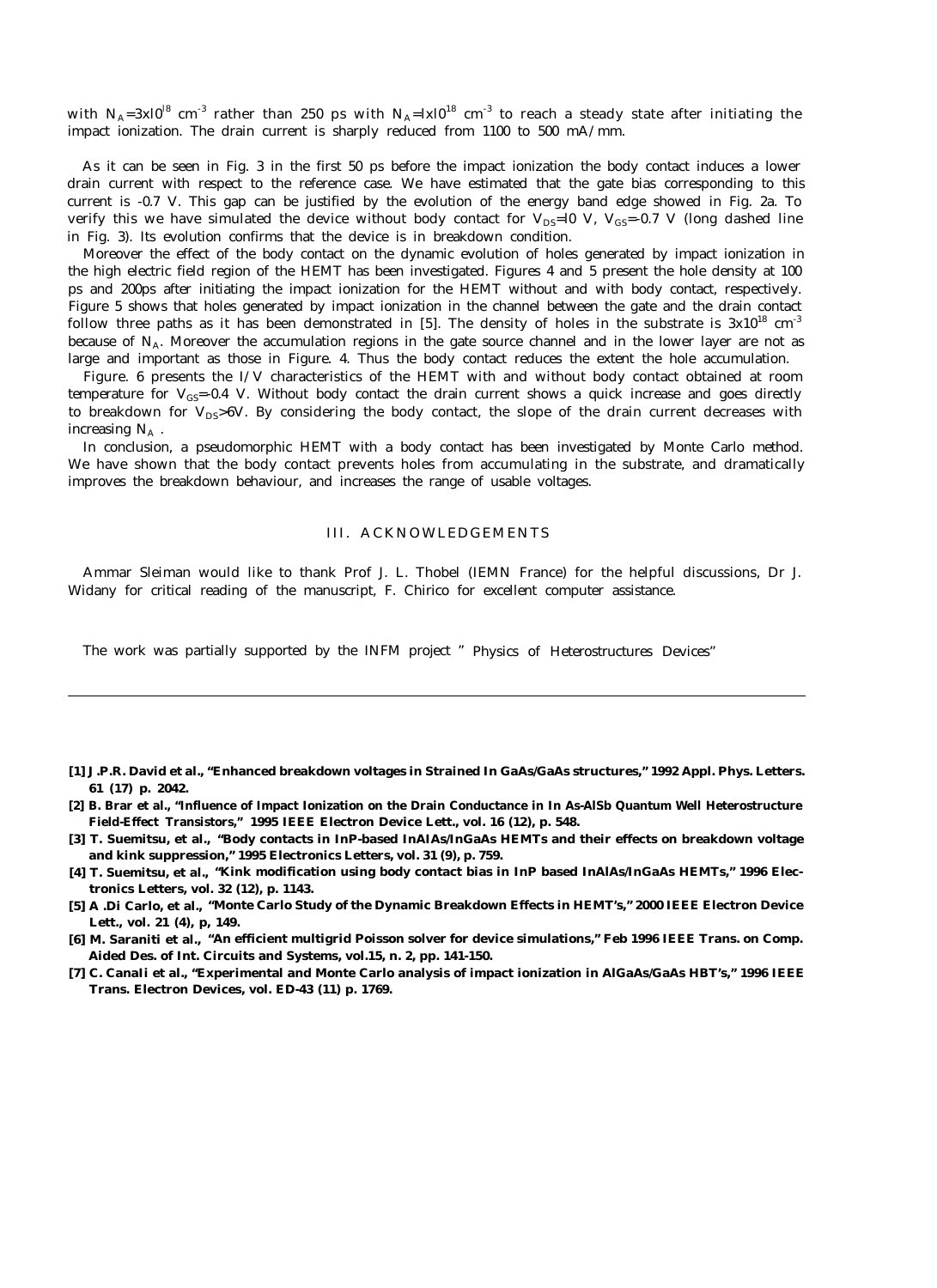

`FIG. 1. Schematic cross-section of the pseudomorphic HEMT.



FIG. 2. Calculated a)energy band edge profile b)electron density c)hole density at  $V_{DS}=10$  V and  $V_{GS}=0.4$  V. Without body contact (continuous line). With body contact (dashed line,  $N_A=2x10^{18}$  cm<sup>-3</sup>, and long dashed,  $N_A=3x10^{18}$  $cm^{-3}$ )



FIG. 3. Simulated dependence time of drain current for HEMT obtained at  $V_{DS}=10\,$  V,  $V_{GS}=-0.4\,$  V. (except long dasheh line)